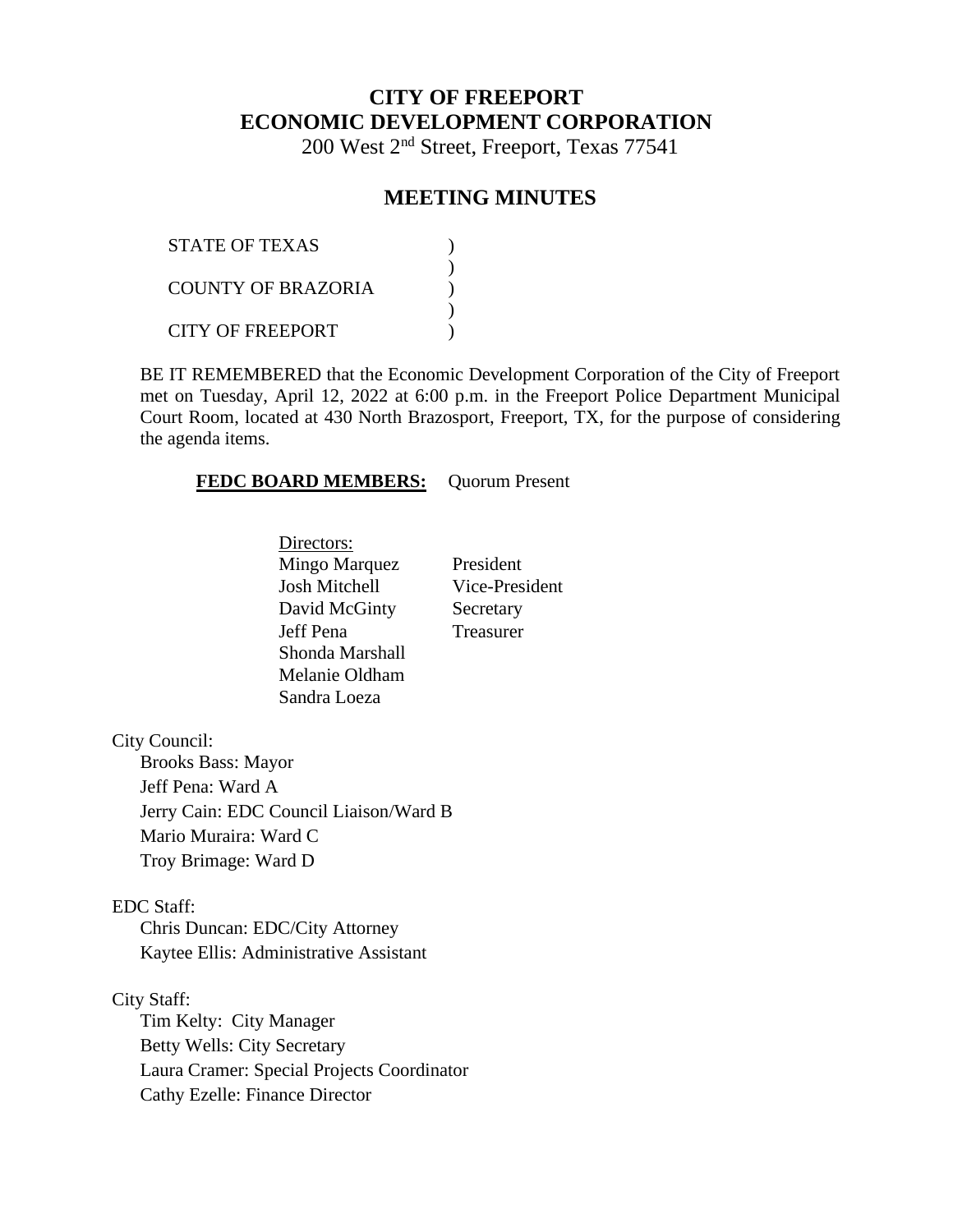### **Visitors in Attendance:**

Bob Casale Sam Reyna Nicole Mireles Ruben Rubenato George Matamoros Jason Hayes Jana Price Gardner Campbell Brian Thompson Robert Bacon Donald Miller Jason Wierzbicki Cailyn Anderson

## **I. Call to Order**

Mingo Marquez called the meeting to order at 6:02 PM. A quorum was present.

## **II. Invocation and Pledge**

Shonda Marshall led the invocation and David McGinty led the pledge.

### **III. Citizens Comments**

There were no citizen comments.

### **IV. Executive Session- Adjourn into Executive Session**

Executive Session Disclosure Statement: The FEDC Board of Directors reserves the right to adjourn into executive session at any time during the course of this meeting to discuss any of the matters listed above, as authorized by the Texas Government Code, Section 551.071 (Consultation with Attorney), 551.072 (Deliberations about Real Property), 551.073 (Deliberations about Gifts and Donations), 551.074 (Personnel Matters), 551.076 (Deliberations about Security Devices) and 551.087 (Economic Development).

It is now 6:04 p.m. and I hereby recess the regular session of the Freeport Economic Development Corporation April 12, 2022 meeting and do hereby convene an executive session, said executive session authorized under the following sections of the Texas 551.071 (Consultation with Attorney.)

### **Joint Executive Session-City Council**

**1. Discussion on Project 2022B** 

**The Freeport Economic Development Corporation and the Freeport City Council will conduct a joint meeting in executive session regarding Project 2022 B pursuant to Texas Government Code Chapter 551, Section 551.087 (Economic and Community Development Matters)**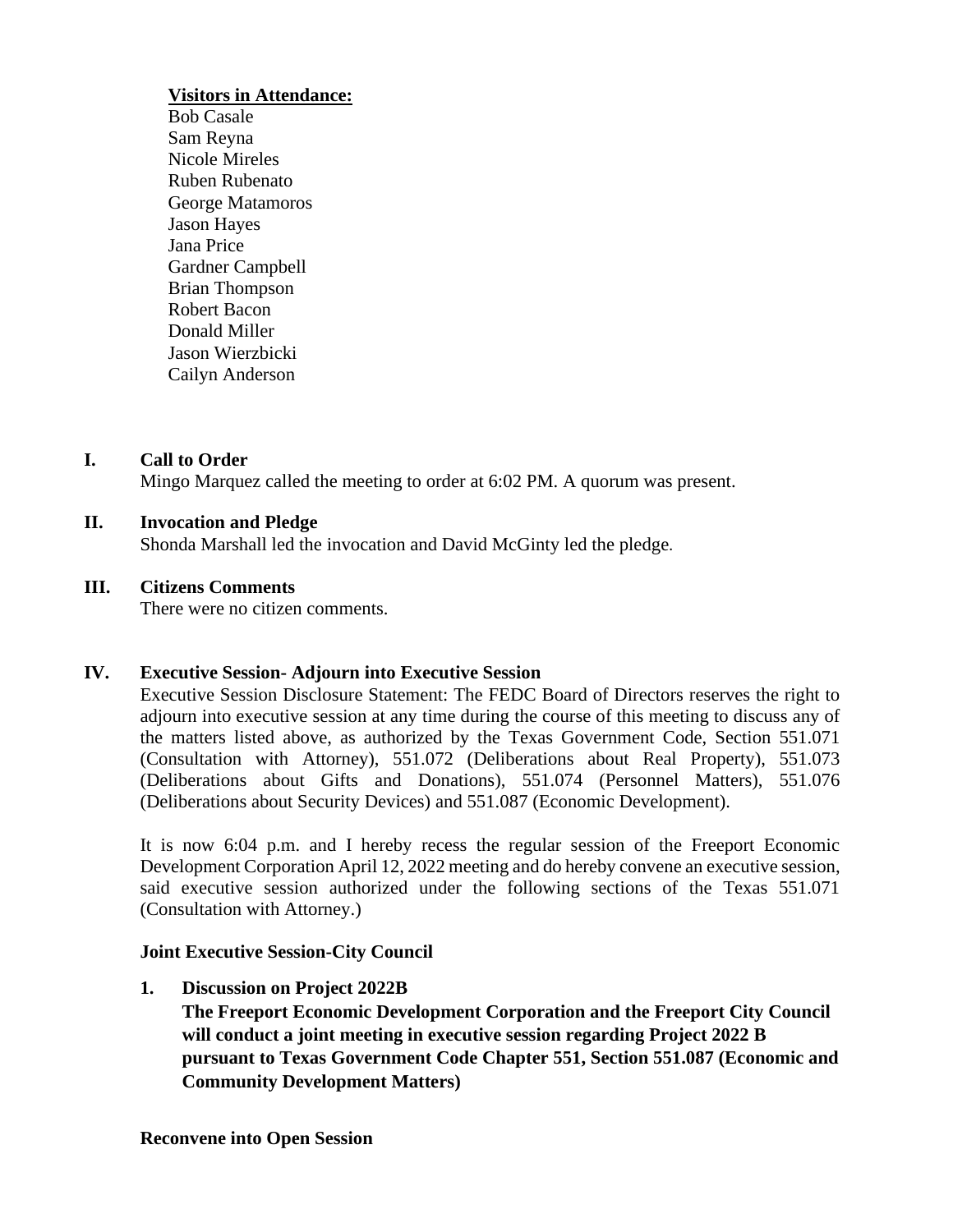### **Board President's statement:**

It is now 7:00 p.m. and I hereby close the executive session of the Freeport Economic Development Corporation and do hereby reconvene the regular open session.

### **V. Discussion and Possible Action**

### **1. Discussion and possible action on EDC Project 2022A**

Tim Kelty said in regards to economic development project 2022B, there is a company looking to invest over 100 million dollars into Freeport that will create 28.5 million dollars in assessed value and would bring is between 250 and 300 new jobs to this facility. Tim Kelty said in consideration of this, the company is looking for a tax abatement from the City of Freeport. Tim Kelty asked the EDC if they have a recommendation for the Council.

Mingo Marquez said the EDC recommends the City proceed with a 7-year 100 percent tax abatement and the Council continue to negotiate for further incentives. Jeff Pena made a motion to support this recommendation. Sandra Loeza seconded. **Motion passed unanimously.**

### **VI. Presentation**

### **1. Cailyn Anderson/Culture Coffee**

Cailyn Anderson was present but declined to present at this time. She stated that issues with the building and coding department are keeping her from moving forward.

### **VII. Consent Agenda**

- **1. Approve Meeting Minutes for March 22, 2022**
- **2. Approve Meeting Minutes for April 4, 2022**
- **3. Approve Invoices**

## **4. Approve March Financial Statement**

Mingo Marquez instructed the board to pull discussion and action items 1 and 2 and add to them to the invoices.

Cathy Ezelle said these were added separately as she did not have them at the time of her agenda items being submitted.

Sandra Loeza said the invoices for Duncan Law Firm have the incorrect date. They state 2021 and should say 2022.

Melanie Oldham said she would like to approve Consent Agenda items 1 and 2 but hold 3 and 4 for discussion.

Jeff Pena made a motion to approve Consent Agenda items 1 and 2. Melanie Oldham seconded.

David McGinty asked for clarification on 1 and 2.

Mingo Marquez said this would be for the meeting minutes for March 22 and April 4.

### **Motion passed unanimously.**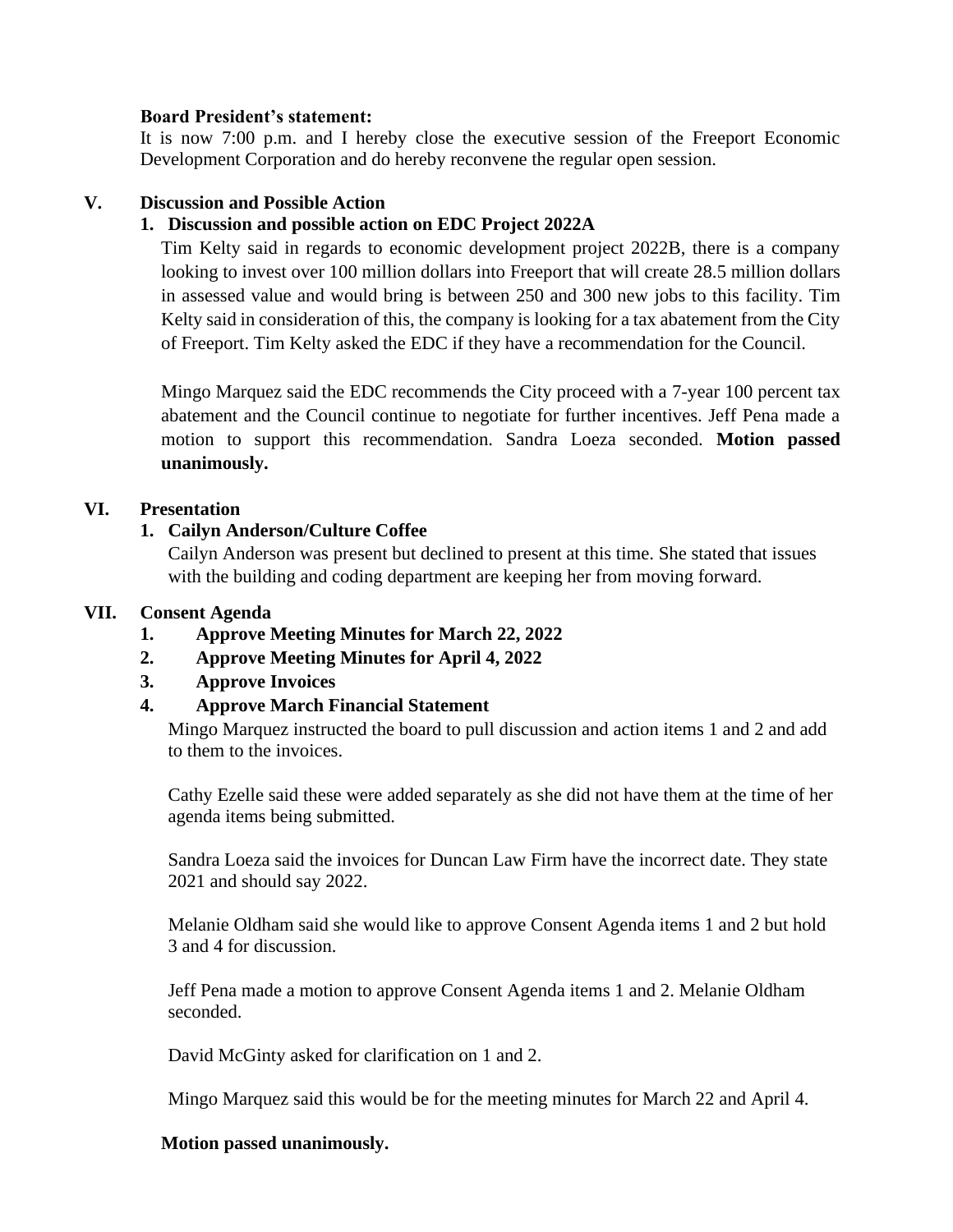Mingo Marquez opened the discussion for invoices.

David McGinty said the invoice from Penny Electric is for the repair of the lighting on the way finding signage. David McGinty said he asked the City to repair the sign but did not approve outsourcing of the work.

Jeff Pena said he is curious how this was given to Penny Electric.

Brian Thompson of Penny Electric said the city does not have a licensed electrician to perform the work so Penny does all electrical work for the City.

Cathy Ezelle said any time the City has electrical work they contract it through Penny Electric. Cathy Ezelle said this was a communication issue.

Jeff Pena said the EDC is being held to a high standard. The EDC did not know and was not informed that this would be outsourced.

David McGinty stated he wants to be clear that he did not approve the work to be performed.

Jeff Pena asked how this can be fixed.

Cathy Ezelle responded this could be fixed through improved communication.

Mingo Marquez asked if there are any additional questions over the invoices.

David McGinty said to preface, the last invoice with the pier platform and handrails, he gave it the benefit of the doubt and let it go by but the power pole invoice has him very concerned. David McGinty said the cost is astronomical. David McGinty said he reached out to McCoy's where he believes the power poles came from and the cost on the pole with tax included is \$741.

Brian Thompson said it would not even cost that much as the EDC is tax exempt and it would have cost \$684. Brian Thompson said it is 3.5 times the cost it should have been.

Mingo Marquez said to the discussion is between the board.

David McGinty said it goes more than that. There were two workers, one of which was a helper and the other may or may not be a carpenter. David McGinty said \$112.50/hour is ridiculous. He has been a carpenter his whole life and has never been paid this much. David McGinty said the entire bill is padded and he can't go to approve this.

Jeff Pena said he could give some insight to this. Jeff Pena said with supply and demand, the project was done to get ready for the Grand Opening of Outriggers.

David McGinty said he is talking about the power poles.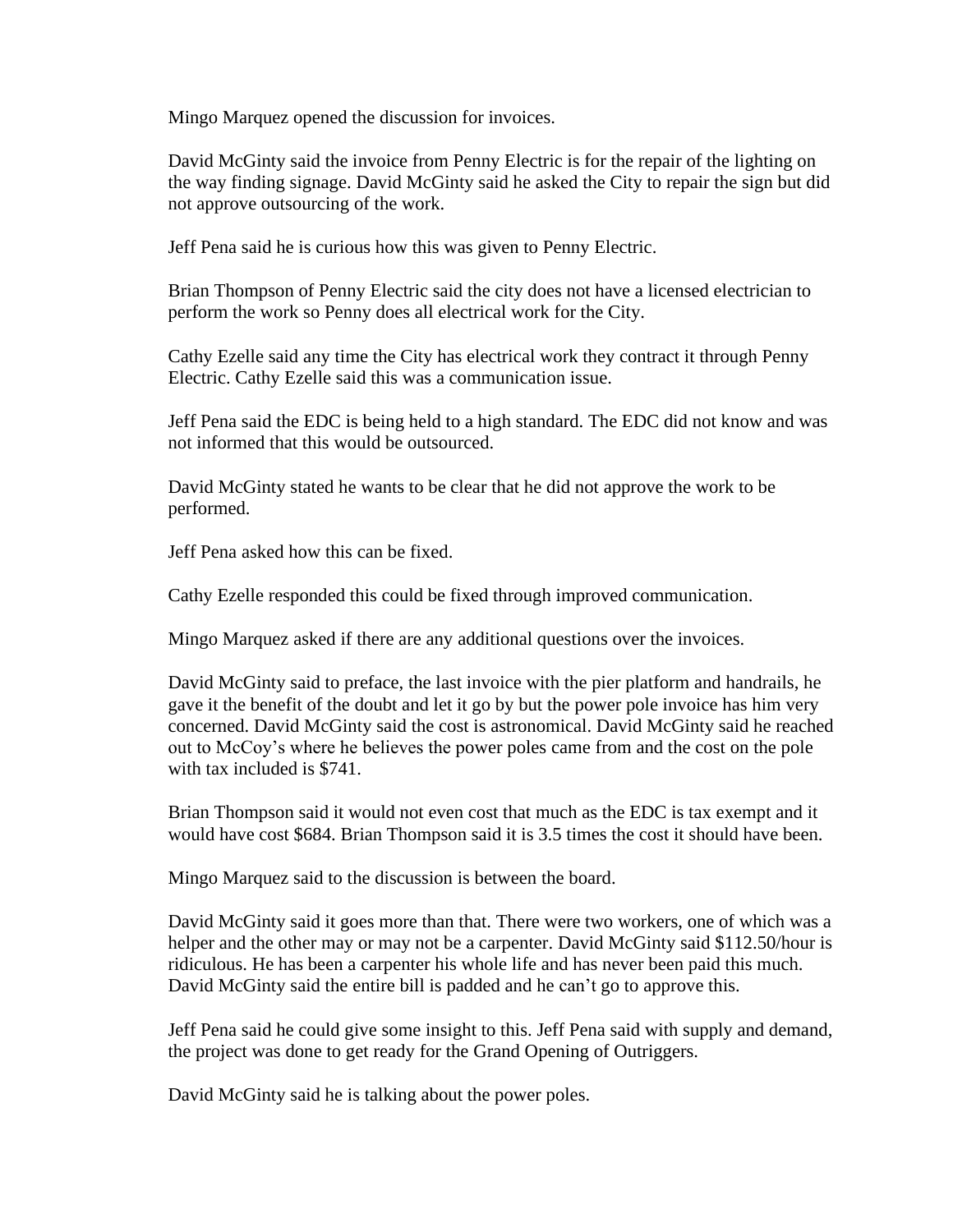Jeff Pena said as for the cost per hour, he is looking at the invoice from Penny's which stated \$120/hr which is even greater. Jeff Pena said there was an invoice previously from Praise the Lord Electric which was even more costly. Jeff Pena stated there has been issues getting contractors to work on EDC projects. Jeff Pena said the meter work that was to power the light poles along the river front work was performed by His Power Electric and charged the EDC \$3300. Jeff Pena said this company was approached by owners in the area and threatened that he would lose work in the county. Jeff Pena said he did not want to mention his, but he felt it is important the board knows this. Jeff Pena said the new invoice is for two poles which require holes to be dug and poles to be set. This company, Tailorbuilt, pulled permits and are a licensed electrician.

Brian Thompson said they should have been.

Mingo Marquez told Brian Thompson the board is not taking citizen comments.

Brian Thompson responded that Jeff Pena did not know what he was explaining.

Mingo Marquez said Brian Thompson had a chance to comment during citizen comments.

Jeff Pena said the invoice for His Power to install a meter box was \$3300 and the invoice from Tailorbuilt is \$3500 for two poles. Jeff Pena said he does not want to get in the habit of "Tuesday morning quarterbacking" of people coming in saying they could have done it cheaper. Jeff Pena said it is a repeated pattern of resistance on the 8 acres property where the EDC cannot get contractors to come in.

David McGinty said he still believes the invoice is over the top and asked what the approval process for this invoice was. David McGinty said he did not remember this coming to the board for approval and how did the EDC have work done without approval.

Jeff Pena said this was done under the scope of work for the fish market project. Jeff Pena said subcommittee policies and procedures should be buttoned up but he tried to get as many estimates as he could but could not get anyone to return his calls. Jeff Pena said there are two different types of subcommittees and they were created to streamline the processes; they were tasked to move forward with the project plans and infrastructure.

Melanie Oldham asked which subcommittee this was and who the subcommittee members are.

Jeff Pena responded this was the Fish Market committee which consists of Mingo Marquez, Josh Mitchell, and himself.

Melanie Oldham asked Jeff Pena if the subcommittee discussed this and left it to Jeff Pena to get bids.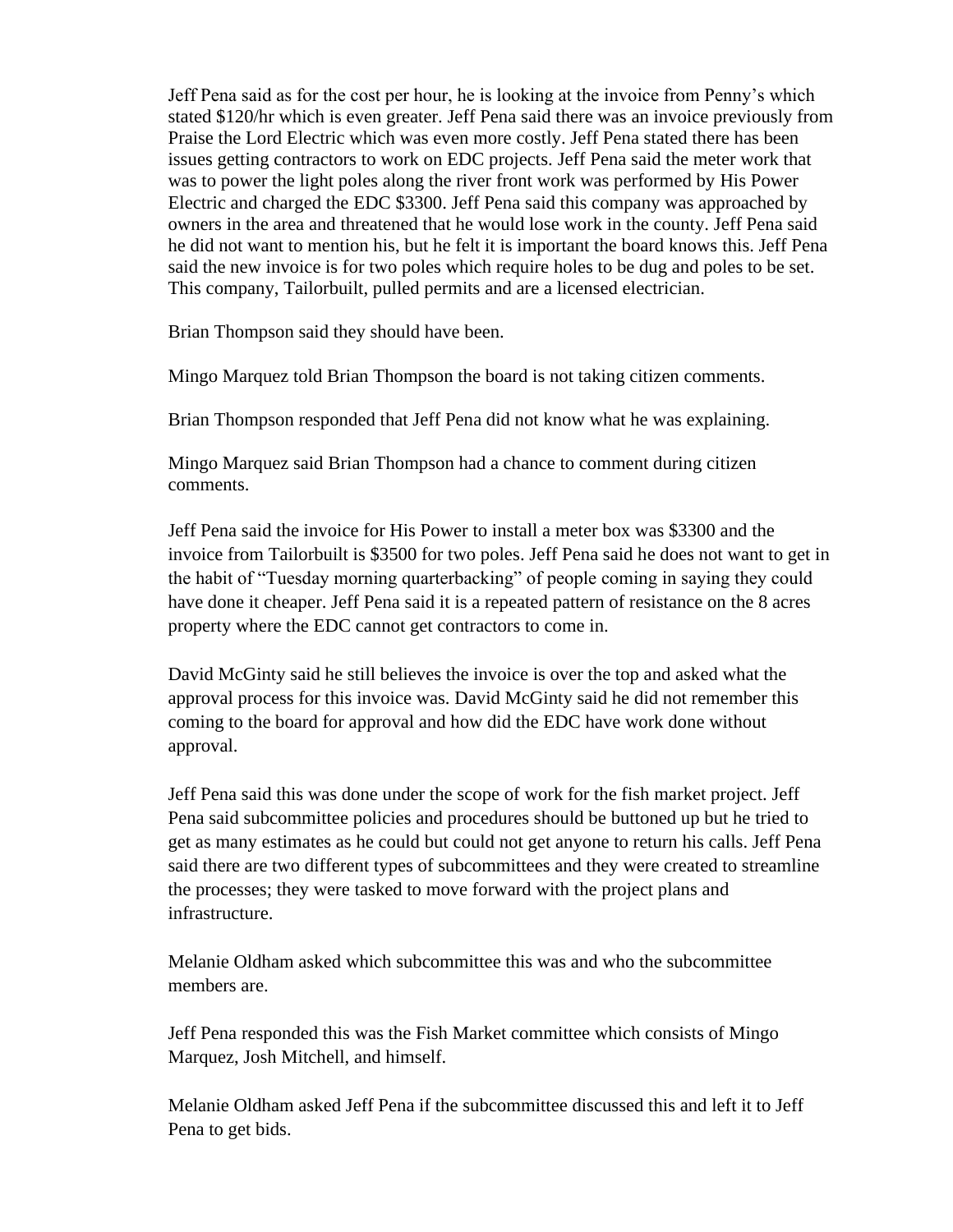Jeff Pena said the subcommittee was informed and aware of the issues that were occurring.

Mingo Marquez reminded the board that they have already voted and allocated \$25,000 to this project.

Shonda Marshall said for future reference, do subcommittees have the authority to go spend the money just because the project has been approved? For the sake of transparency and to ensure the EDC is doing things on the up and up. Shonda Marshall said she agrees the policies need to be buttoned up so that there is a procedure for getting quotes and sharing information with the board.

Jeff Pena said subcommittees were created to streamline processes.

Shonda Marshall said she is just speaking in regards to spending.

Jeff Pena said this particular subcommittee was given the authority to move forward and spend money.

Shonda Marshall asked from who?

Jeff Pena responded from the board when they made a vote to commit to the Fish Market project.

Shonda Marshall said she had not even heard of an update on the Fish Market project.

Jeff Pena said the update is this. Jeff Pena said if the board decides this work flow does not work, then they can have that vote. Jeff Pena said the board should ensure each subcommittee has specific directives.

Shonda Marshall said this would cut down on confusion and keep board members on the same page.

Chris Duncan suggested doing a policy that states a dollar amount. Chris Duncan gave the float committee as an example. They were given a \$1000 budget and did not have to come back to the board for approval. Chris Duncan suggested the board state during the motion if the committee is or is not allowed to spend money without returning to the board for approval.

Melanie Oldham said she agrees and when she was appointed to the EDC in November, she was given a package that had information about the proposed fish market and has had no update since. Melanie Oldham asked what the emergency was to get the poles installed at this time and did the subcommittee have a thorough discussion and check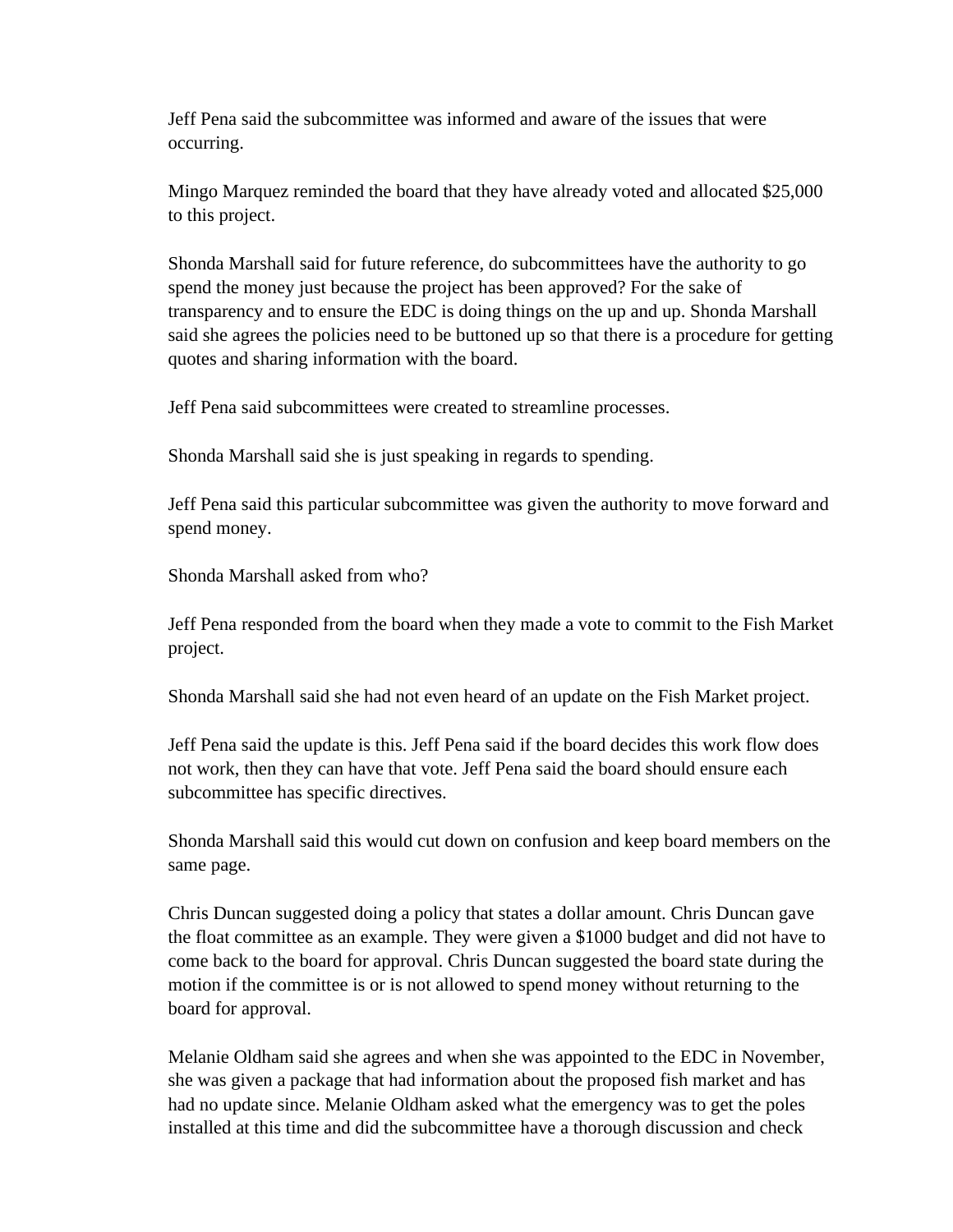references. Melanie Oldham asked how the board can verify these people are even qualified because according to some, the work is not quality work.

Brian Thompson said they are not qualified

Mingo Marquez said the board should not be cutting businesses down. Mingo Marquez said he is on board to get something in writing as to what needs approval and what does not, but he does not think the board needs to make a vote over things like which candy should be thrown. Mingo Marquez said the emergency was "lets get something done" when we have been talking about it for months and months. Mingo Marquez said it took two and half years to get the fountain repaired is it going to take that long to get the fish market ready. Mingo Marquez said if the board gives a committee a budget there needs to be trust that the money is spent wisely.

Shonda Marshall said she agrees but there needs to be a clear process and it needs to be clear that money is being spent for a particular project because she was not aware this was for the fish market.

Jeff Pena said no good deed goes unpunished and the board is all volunteers trying to good deeds and good work. Jeff Pena said he is on a subcommittee with Melanie and Shonda and they are doing an executive director search. Jeff Pena said even though there are disagreements they are working together and have a game plan and this should be the same for other subcommittees. Jeff Pena said no one else knows what this subcommittee is up to because they want to avoid a walking quorum. Jeff Pena said they can clean up the process without prolonging projects and hindering themselves.

Mingo Marquez said he is in agreement with Shonda and that it is important for all committees to update the board on what they have going on so they can avoid what happened tonight.

David McGinty said he understands the argument that the \$25,000 budget has been passed but he believes it is the boards job to be fiscally responsible. David McGinty said money has now been wasted when there is a trip charge and an upcharge of over \$1700 for material and labor is \$115 an hour.

Jeff Pena said it is important to not get caught up in Tuesday morning quarterbacking and he could dissect every invoice provided if that is what the board wants to do.

Sandra Loeza said it would have been nice to see other estimates to compare this one too. Sandra Loeza said she does believe the invoice is high but the work has already been performed and she would like pricing to compare.

Jeff Pena said on the Higher Power invoice, was not itemized and this should be looked at in the future as well.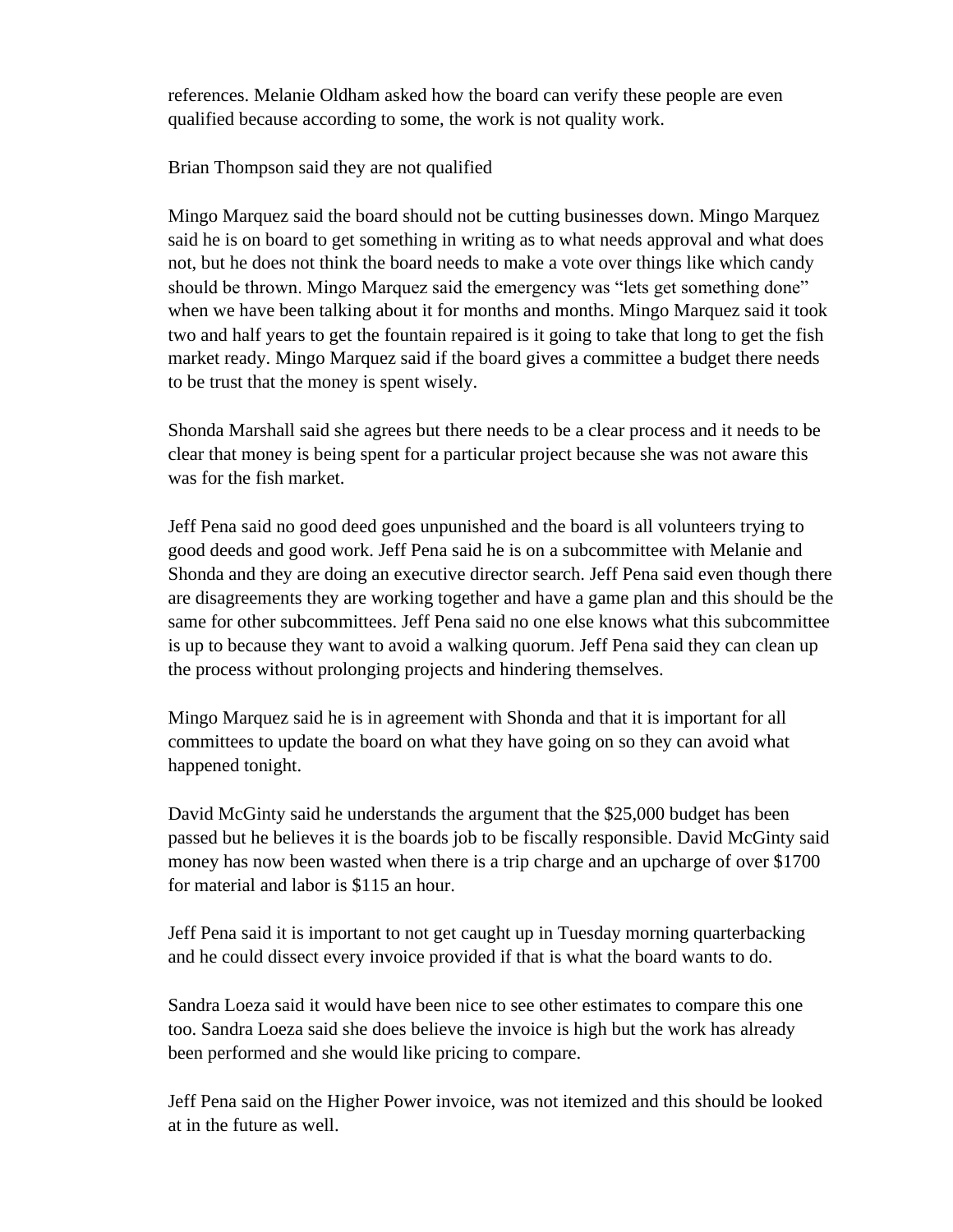Melanie Oldham said she thinks there should be a discussion on subcommittees and how money is spent and a new policy needs to be written so that the board is not surprised by a bill like this again.

Shonda Marshall said she appreciates that Mingo Marquez asks for subcommittee updates at every meeting and this would have been the perfect opportunity to mention they were working on the lights. Just because the money is given is fine, but the committee should still give the curtesy of an update.

Mingo Marquez asked to move forward to the financial statement.

Cathy Ezelle reviewed the Financial Statement.

Shonda Marshall made a motion to approve invoices and the financial statement. Mingo Marquez seconded.

David McGinty said he could not support the padded invoice. David McGinty said he would like the company's information.

Melanie Oldham asked if the board could approve all but the one invoice.

Mingo Marquez responded yes but there is a motion on the floor and called for a vote.

**Motion Passed** 5-2. David McGinty and Melanie Oldham voted nay.

### **VIII. Discussion & Action Items**

- **1. Discussion and possible action on Penney's Electric invoice -David** See consent agenda
- **2. Discussion and possible action on Tailorbuilt invoice -Jeff**  See consent agenda
- **3. Discussion and possible action on Invoice Payment Approval Policy -Mingo/Cathy** Cathy Ezelle said this policy was requested at the last meeting. Cathy Ezelle said this could be modified as the board so chooses. This invoice policy allows the President, Treasurer, and Executive Director to approve invoices and they are then brought to the board to review once a month. Cathy Ezelle said she did add that no signatory could sign a check payable to themselves or someone they have vested interest in.

Jeff Pena made a motion to pass this policy. Josh Mitchell seconded.

Sandra Loeza asked if two people still need to sign the checks.

Cathy Ezell said yes. This policy allows one person to approve the invoice, the invoice is given to her for a check, and then two people are required to sign the checks.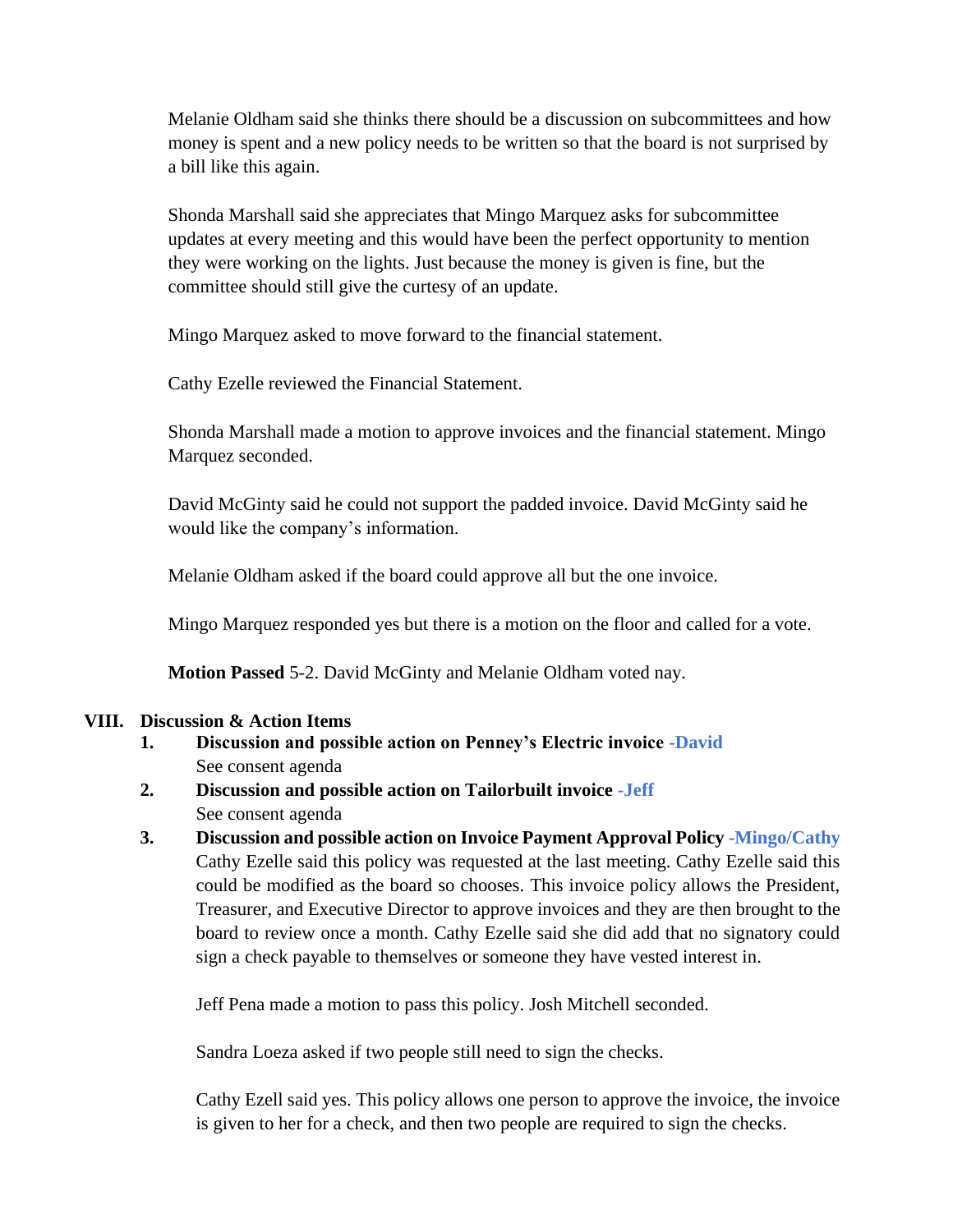Sandra Loeza asked if these three people sign the checks together.

Cathy Ezelle responded no; any single one can approve. Cathy Ezelle said the board can assign limits to which the invoice must be presented to the board for approval.

Sandra Loeza said she would like to set a limit so that invoices over a certain amount must be brought back to the board.

Cathy Ezelle said her limit with the City is \$5,000 but this amount can be decided on with the board.

David McGinty said he agrees with this process for routine monthly bills but not onetime invoices.

Tim Kelty said once an invoice is provided, typically the work has already been authorized and performed.

Cathy Ezelle said a policy the city used is that a purchase order has to be approved before a purchase is made and requires two signatures.

David McGinty asked to modify the motion to include a dollar amount.

Melanie Oldham asked if since there is no current Director, the President Mingo Marquez and Treasurer Jeff Pena can approve any invoices.

Cathy Ezelle responded yes.

Shonda Marshall asked who is eligible to sign checks.

Cathy Ezelle responded Mingo Marquez, Jeff Pena, Josh Mitchell and herself. Cathy Ezelle said she is typically one signature as she is the one who cuts the checks.

Jeff Pena said he wanted to reiterate the clause stating no checks may be signed if you have a vested interest in a business and this sounds just like what he wanted added to all Councils and Boards. Jeff Pena said he also wanted to point out that if his name is on an invoice, it is because he is the person corresponding with these contractors.

Shonda Marshall asked why the board is considering changing the bill payment policy.

Josh Mitchell said this is because there are many bills that go past due.

Mingo Marquez said it is also because there are many mom and pop shops that cannot wait months for payment.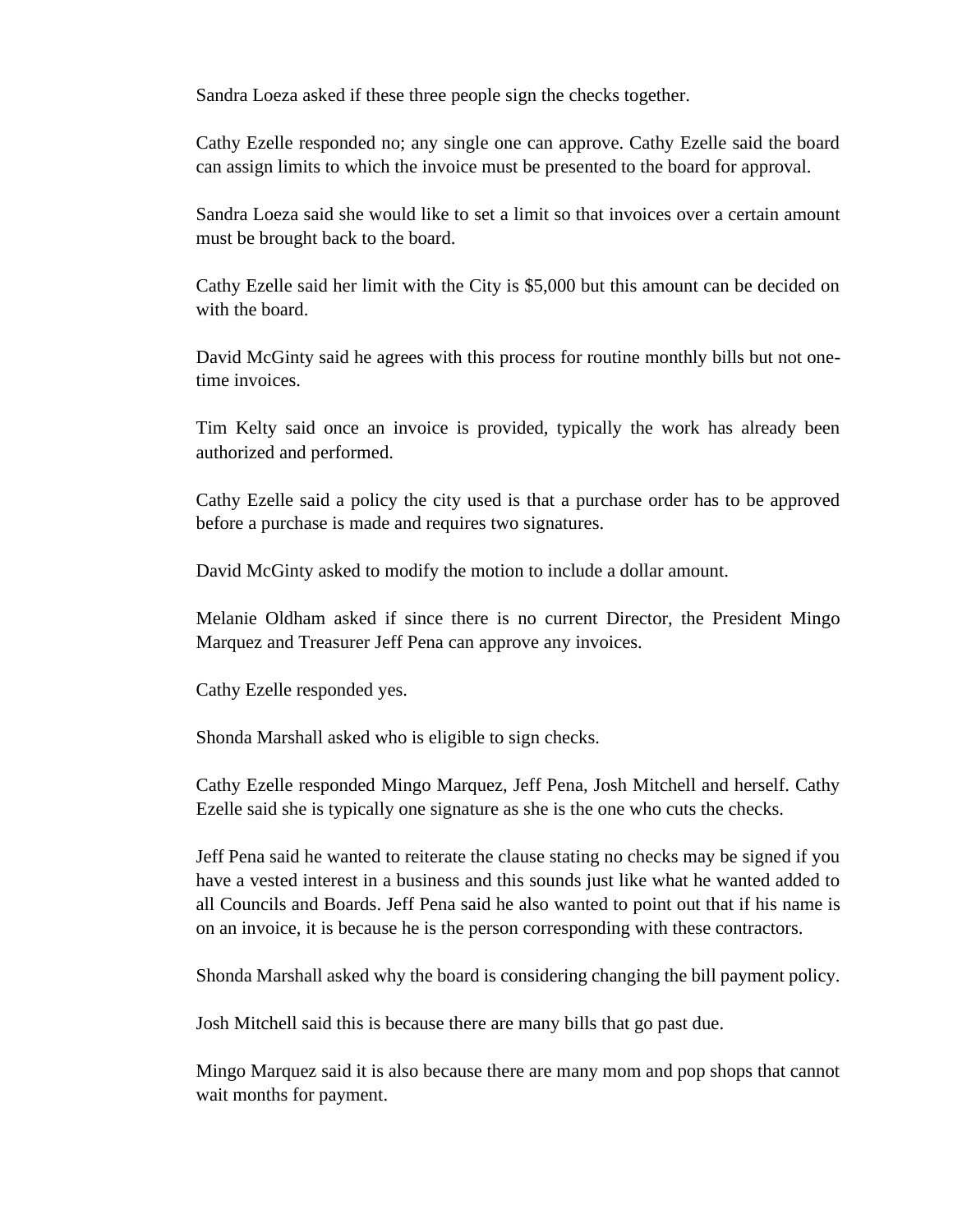Cathy Ezelle added that by law you are only allowed 30 days to make payment on an invoice before they can charge interest and penalties.

Shonda Marshall asked what the process would be for the invoices getting approved my Mingo or Jeff.

Mingo Marquez said Kaytee Ellis will call Jeff Pena or himself to approve them.

Mingo Marquez asked if Jeff would amend his motion to include a dollar amount.

Sandra Loeza suggested setting the limit at \$5000.

Jeff Pena amended his motion to approve the Invoice Payment Policy with a limit of \$5000 per invoice. Josh Mitchell seconded.

Josh Mitchell asked if any recurring payments are over \$5000.

Cathy Ezelle responded no there are not.

Jeff Pena suggested creating an approved contractor list to add with the invoices to support the contractor is trusted.

Cathy Ezelle creating this separately.

Melanie Oldham said she would like to make a comment.

Mingo Marquez said the board needs to move forward and they just keep talking about it.

Melanie Oldham said she asked why there are such limited choices for the EDC and why these discissions were rushed.

Mingo Marquez said this is a different topic and can be discussed during subcommittees.

Kaytee Ellis asked Mingo Marquez for clarification if whoever brings the invoice has the authority to approve or if the invoice needs o be taken to the other approving authority. Kaytee Ellis gave the example of Mingo Marquez bringing an invoice and approving himself.

Mingo Marquez said they could approve their own invoices.

Mingo Marquez called for a vote. **Motion Passed** 5-2. David McGinty and Melanie Oldham voted nay.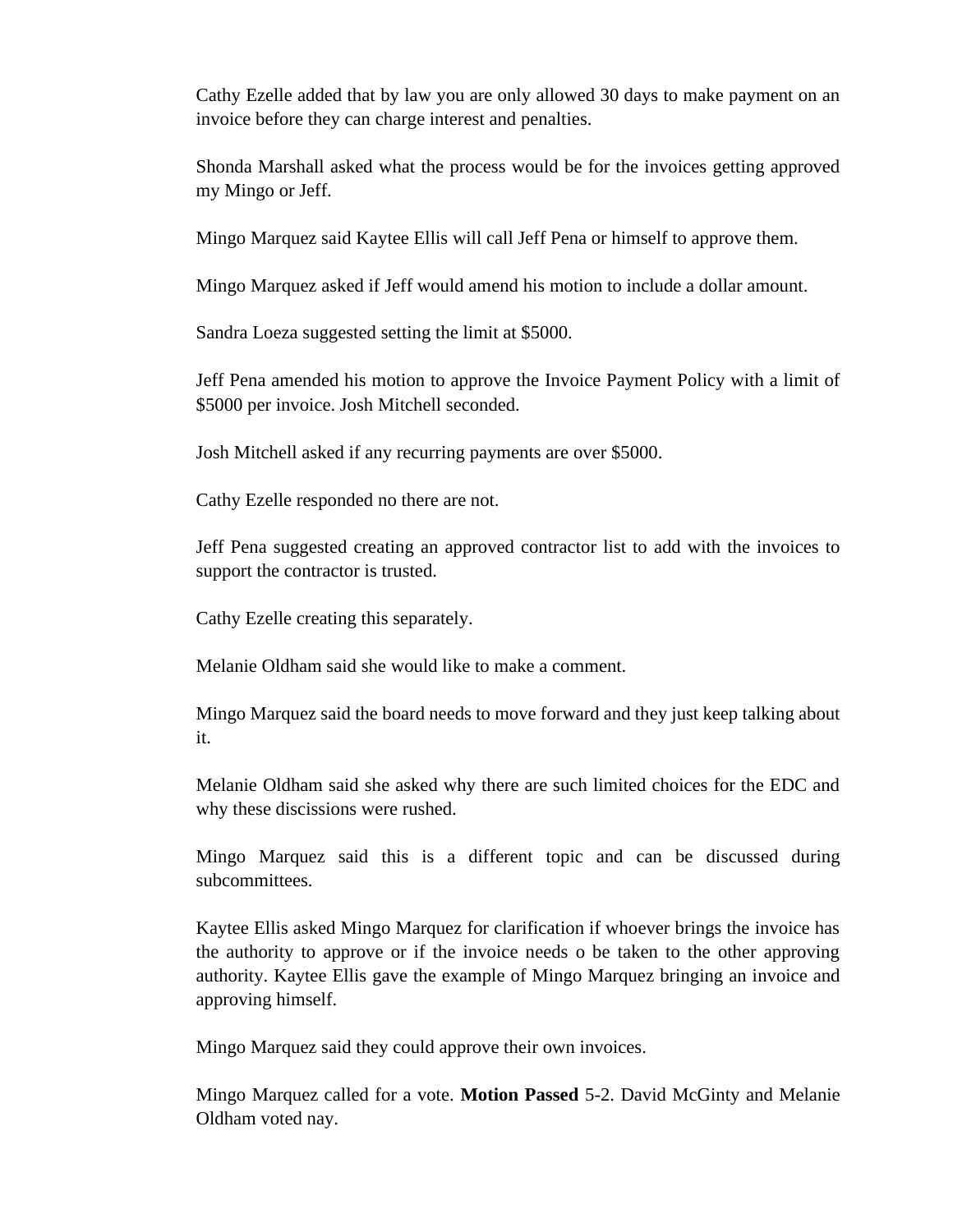- **4. Discussion and possible action on Barcadia Bike Fest Sponsorship -David** David McGinty said this item has been withdrawn from the agenda for discussion.
- **5. Discussion and possible action on Texas Rivers Distilling Grant -Mingo** Mingo Marquez asked to table this item until after subcommittee updates.

## **6. Discussion and possible action on Western Seafood property issues -David**

David McGinty said he wanted to update the board on the Western Seafood property. David McGinty said there is a tree down on the property and the repairs have been made to the fence. David McGinty said the property needs to be cleaned up if the board is wanting to showcase it to sell. David McGinty suggested hiring someone to come clean up the property and clear out the trees. David McGinty said he would even entertain the demolition of some structures on the property

Jeff Pena suggested negotiating with private businesses to do some collaborative work. Jeff Pena said he had a discussion with Jason Hayes in regards to tree and stump removal in exchange for some of the artifacts on the ground. Jeff Pena said if this was still a viable offer, he would support the exchange. Jeff Pena said in terms of demolition, a developer would not require they be demolished.

Melanie Oldham agreed with David McGinty that the properties should be cleaned as much as possible to market the property to its best ability. Melanie Oldham said the trees have been down since the hurricane.

Jeff Pena said Mr. Hayes is present and asked if the exchange offer was still on the table.

Jason Hayes responded yes.

David McGinty said he would like to see value estimates as there is a lot of stainless steel on the property.

Mingo Marquez asked David McGinty to take the lead on this project to get quotes on cleaning up the property.

David McGinty said he would take care of this.

## **7. Discussion and possible action on roles of EDC subcommittees -Melanie**

Melanie Oldham said she asked for this item because there are no written rules for subcommittees and she would like clarification. Melanie Oldham said she was under the impression that subcommittees were to bring all issues back to the board for full discussion. Melanie Oldham said she understands the board sets budget for projects but would like more discussion of the board and clear roles and rules in writing.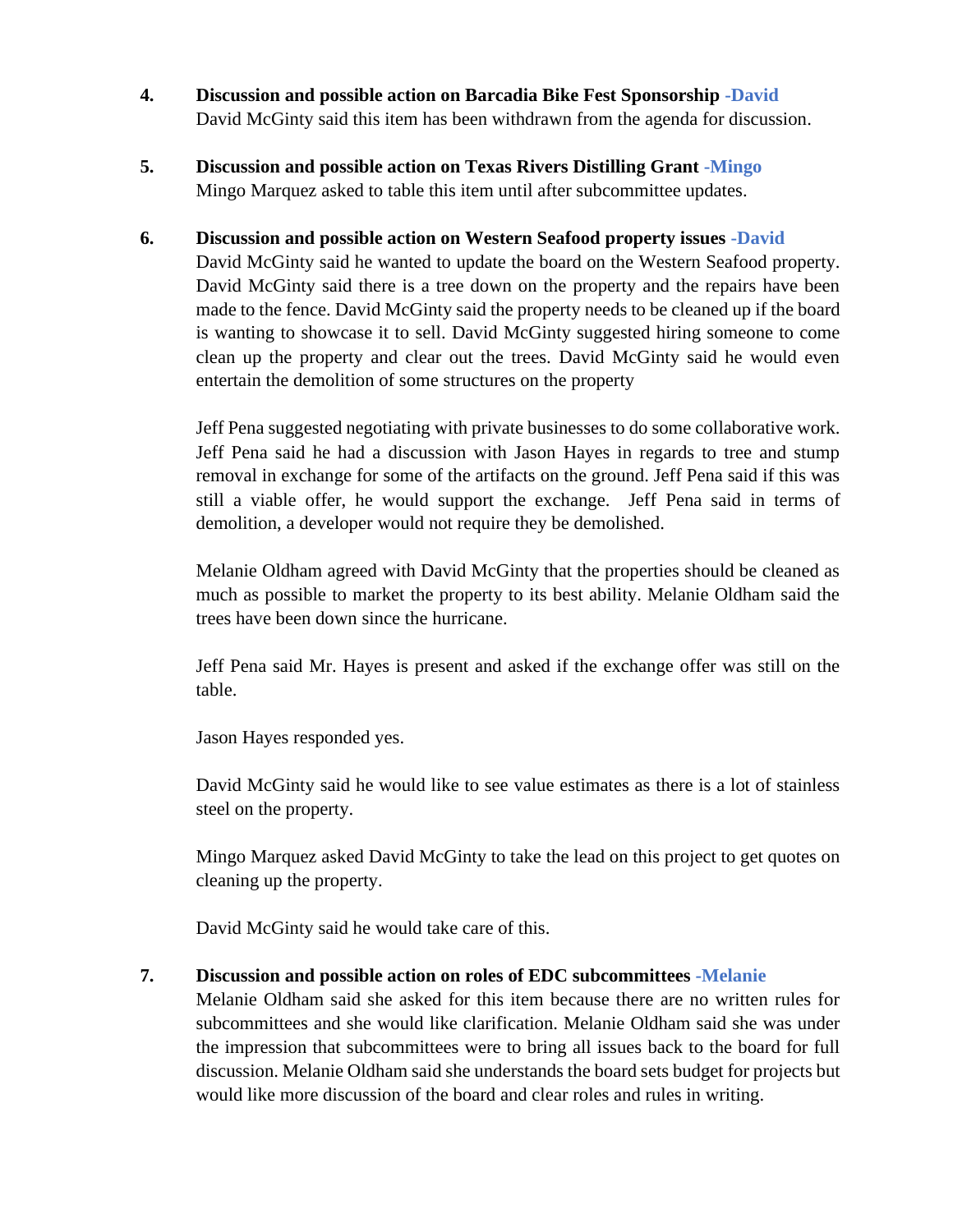Mingo Marquez said when committees are created it is stated what their roles is. Mingo Marquez said when budgets are set a directive is typically given. Mingo Marquez said he does not believe this needs to be listed in the bylaws and should be at the discretion of the President. Mingo Marquez said a lot of these committees were created before the current board members were appointed.

Josh Mitchell added the Invoice Payment Policy will limit subcommittees from spending more than \$5000 on a single invoice.

Chris Duncan said if the board they can say "here is \$5000 go complete the task" or "you have a budget of \$5000 report back to the board for discussion/don't spend a dime"

Kaytee Ellis suggested that with each invoice, state which project it belongs to and she can keep a running tab of amount spent in each budget. For example, the fish market has \$25,000, she can add the power pole invoices to this and ensure there is no overspending and report this each meeting.

Tim Kelty asked if the fish market has a budget of \$25,000 and a work authorized invoice of \$6000 does that invoice need to come back for approval.

Mingo Marquez responded the work can be approved and then the invoice brought before the board for approval.

Chris Duncan said the board has the power to set this specifically for each subcommittee.

Josh Mitchell said the issue is that the work is done before the invoice is provided.

Chris Duncan said setting a policy may not apply to everything because the fish market and the parade float are two very different projects.

Mingo Marquez said an upcoming example is Gensler has already been voted upon approved but the invoice will come back to the board. Will the board then nitpick the invoice then?

Josh Mitchell said the difference is that this was one component approved prior to the work being done whereas the fish market has multiple components and the invoice was not provided beforehand.

Chris Duncan said Gensler was approved for this amount, they will do the work, then send a bill, sine this is over \$5000 the invoice will come back to the board.

Jeff Pena said as a matter of good housekeeping, create a new subcommittee list including the chair, members, budget, and directives.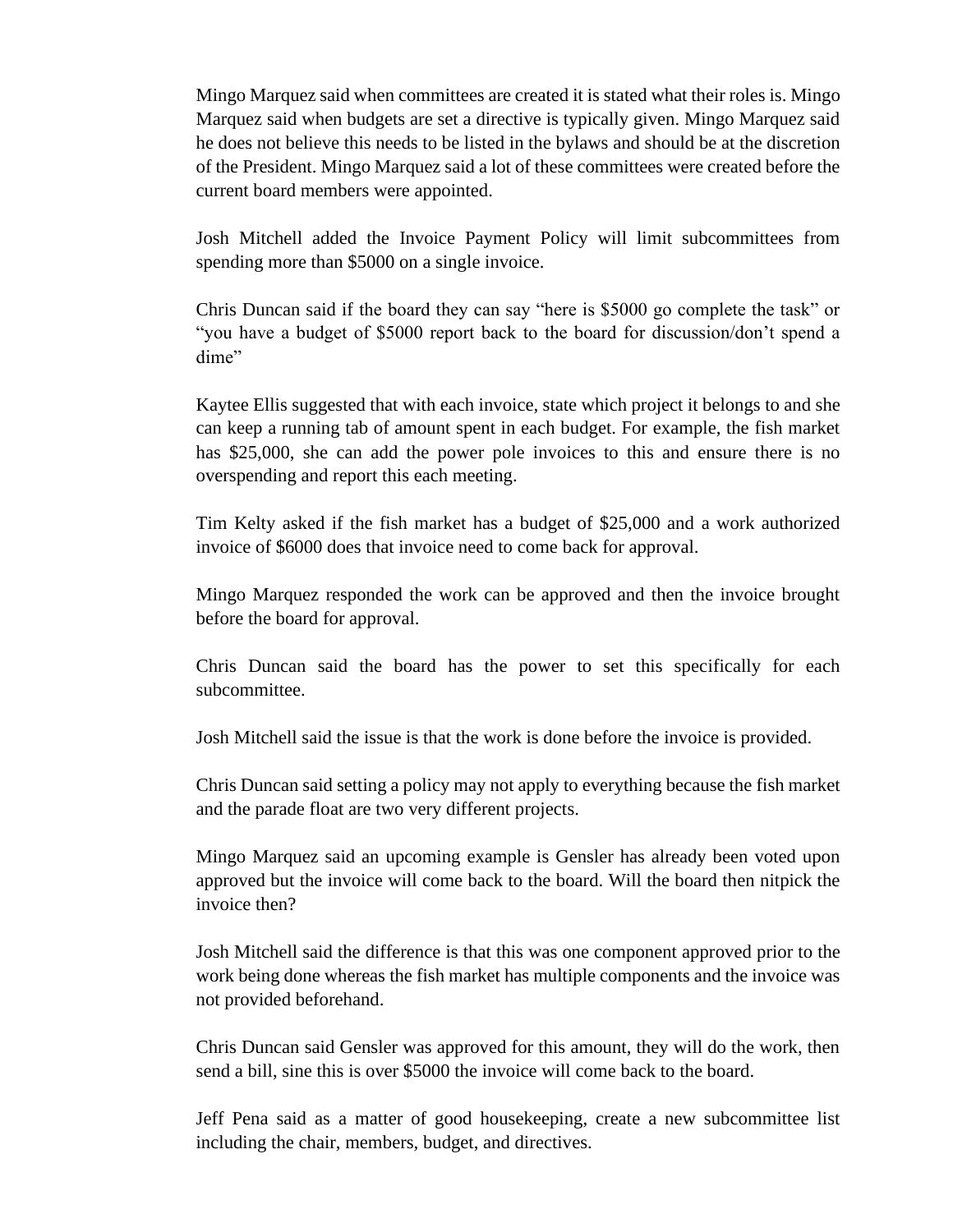Kaytee Ellis suggested using a smaller scale example. Kaytee Ellis used Ann's Monogramming grant stating this was just approved Ann's grant for \$8000. This work is complete, the invoice was sent in, now does the invoice need to be brought back before the board in order for Cathy to cut a \$4000 check? Because this is how the policy was before today's meeting. So, with the new invoice policy, the invoice can be approved by Mingo or Jeff and her check can be cut the same day versus her having to wait possible another month for the board to reapprove an invoice that was already provided in her grant packet.

Jeff Pena said he does not believe this is how the policy was previously.

Kaytee Ellis said this is the procedure was followed with Port Café and with Sweet T's. Kaytee Ellis said the invoice is approved when the board approved their grant and asked why the board needs to approve it twice and prolong the process.

Josh Mitchell said he believes grants should be an exception.

Jeff Pena asked if Kaytee Ellis could create a detailed list of subcommittees.

Kaytee Ellis responded yes.

Jeff Pena said he could help with this.

Shonda Marshall asked if her training board that has an allotted budget is allowed to spend this money on trainings without coming back to the board. Shonda Marshall said with the training with Mike Barnes, they got board approval to spend the money beforehand. Shonda Marshall said her question is, do they need to bring trainings back to the board or are they allowed to spend the money freely.

Mingo Marquez responded yes as long as they stay within the budget.

Melanie Oldham said she knows it is decided by the president at some point, who would be on what subcommittees but some people are on eight different subcommittees and some are on less. Melanie Oldham said she herself is on 4 and two of which are no longer needed. Melanie Oldham said these need to be dispersed evenly.

Mingo Marquez said there are about 4 more subcommittees being created and he is planning to spread out the work. Mingo Marquez said he tries to look at people's talents when making assignments.

David McGinty said when subcommittees are appointed, they need to have established guidelines and limitations.

Jeff Pena said this is what he has asked Kaytee Ellis to come up with.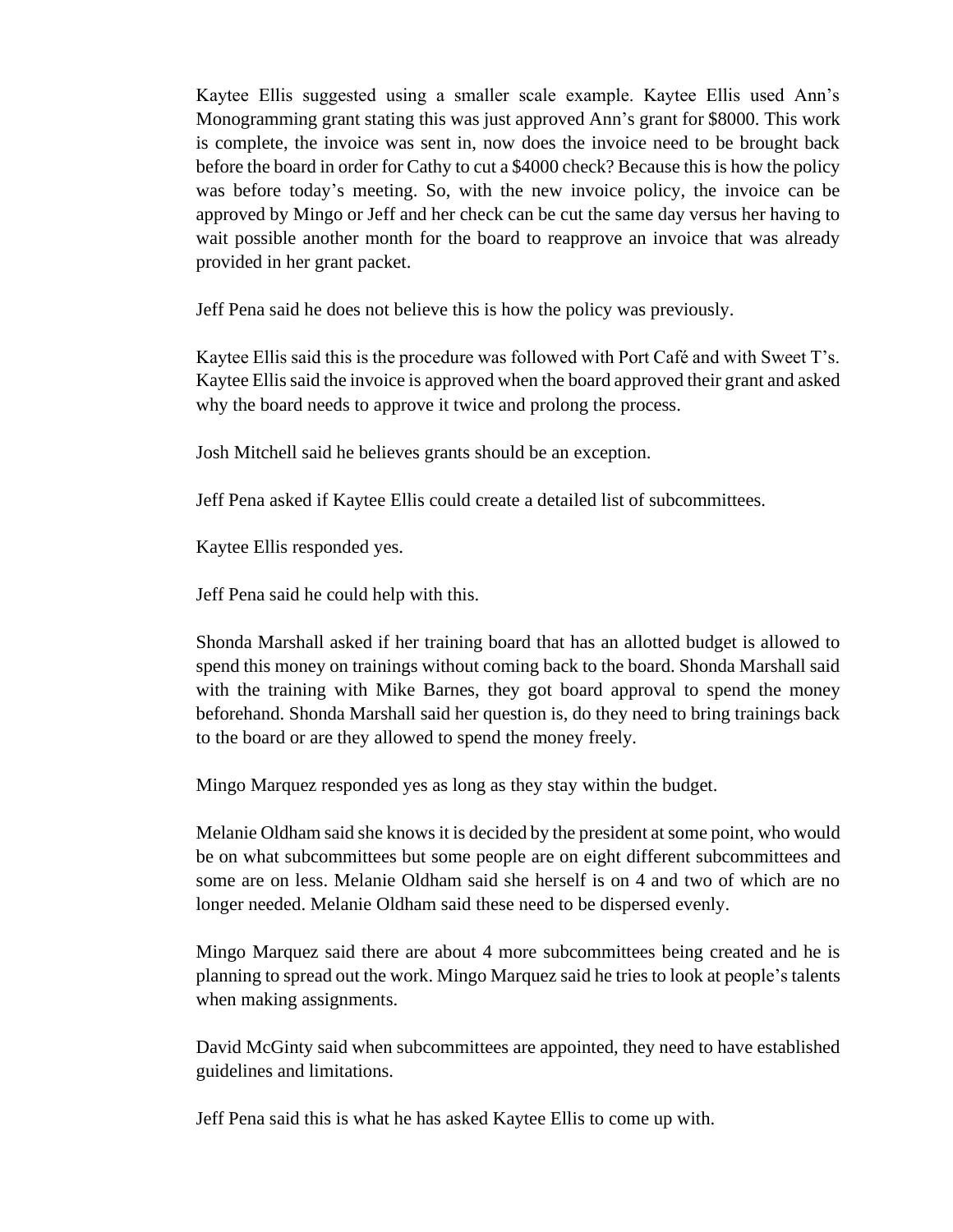Melanie Oldham asked if the agreements is the board does not need a written policy.

Mingo Marquez said these will be different for all.

## **8. Discussion and possible action on Subcommittee Updates -Mingo Riverfront-**

Josh Mitchell asked if anyone has access to previous studies for the city.

Melanie Oldham said they are listed on the City website.

Josh Mitchell said he sent Gensler the Freeport Harbor Vision Plan so they could see what the City wanted at this time. Gensler would report back to the EDC and allow the board to make changes and suggestions.

### **Grant Committee:**

Mingo Marquez said there was a request from a grantee, Outriggers for an extension of 90 days. Outriggers stated they are having issues getting materials.

Jeff Pena asked Jason Hayes to speak on this matter.

Jason Hayes sated that many of the materials needed for his improvements are on back order, most importantly his roofing materials and garage doors.

Mingo Marquez made a motion to approve the 90-day extension. Jeff Pena seconded. **Motion passed unanimously.**

Mingo Marquez said there is a proposal for the fire suppression addition to the Gant program in the board packet. Mingo Marquez said this would increase the total amount businesses are eligible for up to \$55,000. Mingo Marquez asked the board their thoughts on building included.

Josh Mitchell said he believes it should include all buildings, new and existing.

David McGinty asked what the grant budget was.

Tim Kelty responded the grant project was approved for \$150,000.

Mingo Marquez said the board can always request an increase on this amount as well.

Josh Mitchell made a motion to approve the Fire Suppression Grant. Jeff Pena seconded. **Motion passed unanimously.**

**Texas Rivers Distilling Co Grant Request:**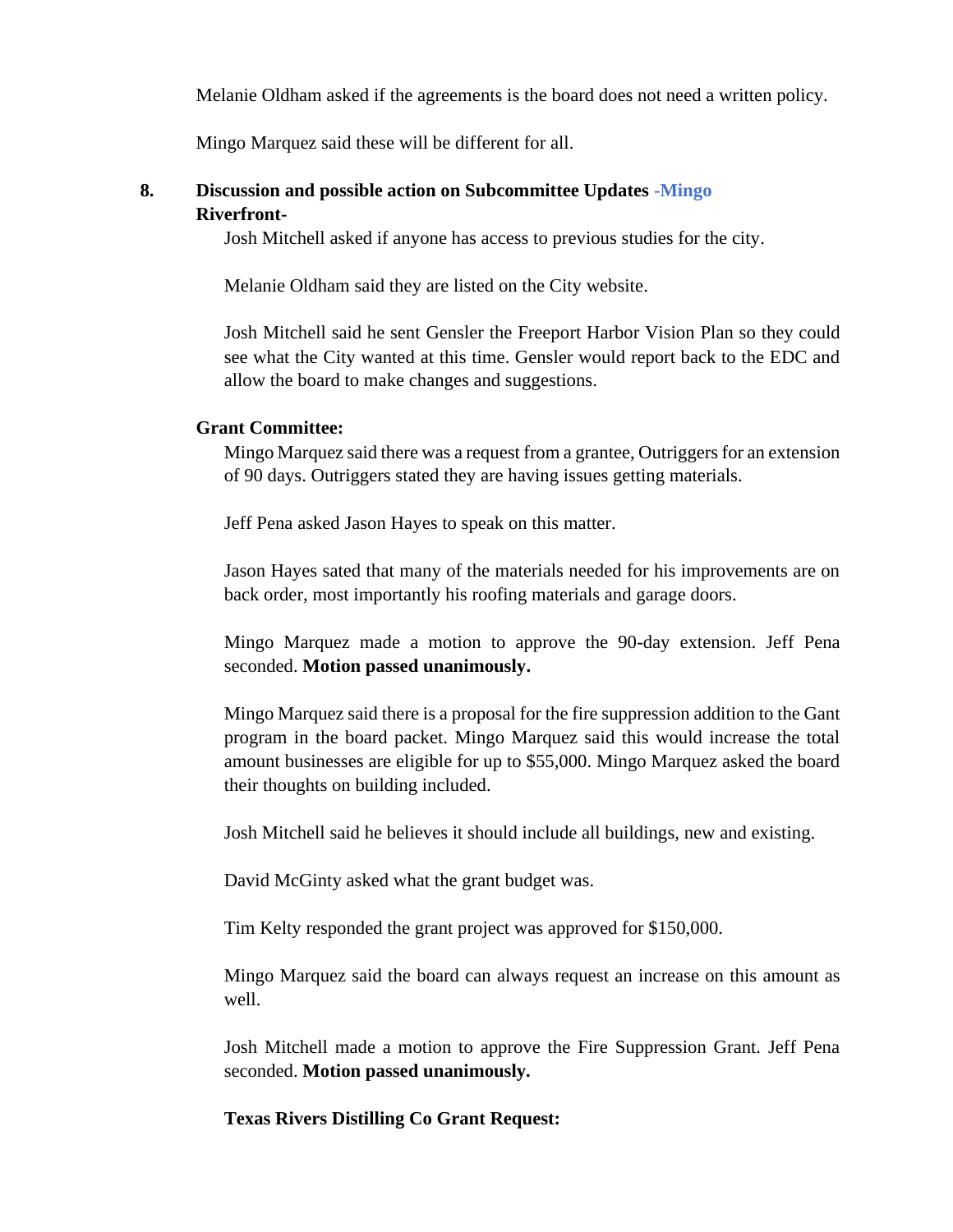Mingo Marquez said Texas Rivers has been working on getting their establishment together but has run into the issue of the sprinkler system. Mingo Marquez said all together their cost is \$32,000.

Jeff Pena asked the time frame for them to open.

Mingo Marquez said he is lined up to get open ASAP and he would hate to put this off for another month.

Donald Miller said the building department has not been the easiest to work with and getting permits has been difficult. Donald Miller said he estimates three months.

Jeff Pena asked what the tap was that is included.

Donald Miller said this is for City water and the sprinkler system but the sprinkler requires a larger 4 inch main.

Jeff Pena made a motion to approve the sprinkler grant for Texas river with the EDC paid portion to be \$16,053. Melanie Oldham seconded. **Motion passed unanimously.**

Melanie Oldham asked for an update on the MEGA Grant. Melanie Oldham said the deadline was February  $28<sup>th</sup>$  and there was only one applicant.

Mingo Marquez said he would like to extend the deadline.

Mingo Marquez made a motion to extend the deadline for the MEGA Grant to August  $31<sup>st</sup>$ . Jeff Pena seconded.

Tim Kelty said if the deadline is August  $31<sup>st</sup>$ , this would push approval to the next fiscal year.

Chris Duncan said this could be corrected with budget amendments.

Jerry Cain suggested closing earlier in the year.

Shonda Marshall suggested the end of June.

Jeff Pena said he thinks the end of summer makes more sense to him especially with the announcements of new big business.

David McGinty said his issues it there is an applicant that will now have to wait even longer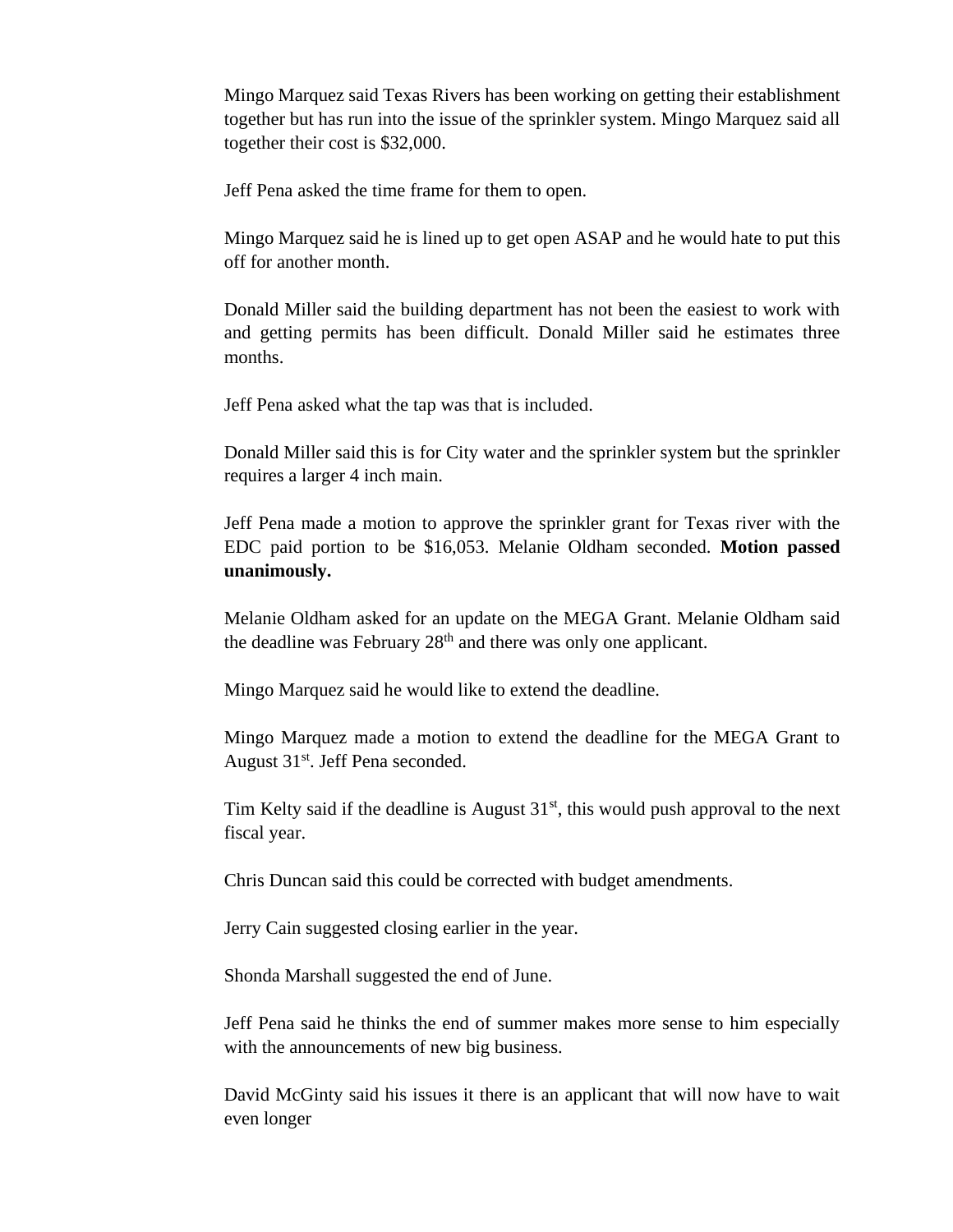Jeff Pena said the grant is still first in and first out so his application could still have the first right to approval.

Kaytee Ellis said this is not true for the MEGA Grant. With the MEGA Grant, the EDC accepts application until the deadline and then at this time all are reviewed and one is chosen.

Jeff Pena said in this case the board can decide if it will be first in and first out or review a pool.

Mingo Marquez said he has had request for applications for the MEGA Grant but the application was not available while the board was awaiting Council approval. Mingo Marquez said he would like to extend until the end of July.

David McGinty said someone on the grant committee needs to speak to the applicant and make them aware.

Mingo Marquez amended his vote to extend the deadline to June 30, 2022. Jeff Pena seconded. **Motion passed unanimously.**

#### **Training Committee:**

Shonda Marshall said there was a webinar training over marketing the board was able to sit in on. Shonda Marshall suggested Kaytee Ellis share the information with the marketing committee.

Mingo Marquez said the board did pay for this training and it was recorded if anyone would like to view it.

Shonda Marshall said she has met with the Fire Chief and Mrs. Roman to host a training for the EDC. Shonda Marshall asked the board to send in any questions they may have so they can address the needs of the EDC. Shonda Marshall said she would like to have this training at the end of May. Shonda Marshall said she wanted to make the board aware of the TEDC Bid EDC Course is being held in Corpus Christi this summer and asked that the board make Kaytee Ellis aware so she can begin making reservations.

### **Dock Committee:**

Jeff Pena said this committee has completed its task and requests to close this subcommittee.

Melanie Oldham asked if the dock needs to be ADA accessible.

Jeff Pena said this is a good question but it previously was not.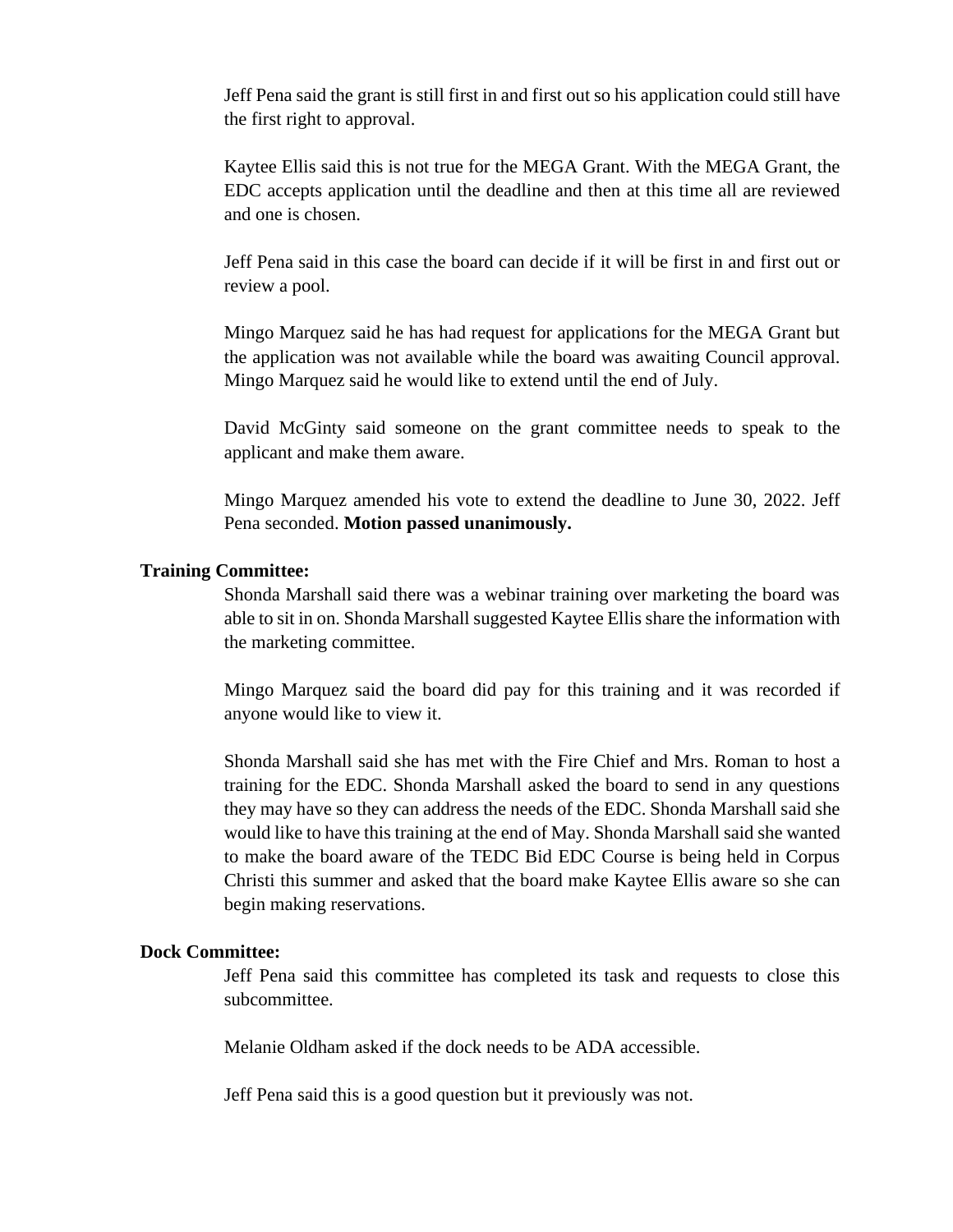David McGinty suggested this committee be put on a hiatus until a plan can be formulated.

Jeff Pena said he suggests this be added to the 8.8-acre subcommittee as it is a part of this property. Jeff Pena said this dock committee was formed for the Grand Opening and this has now passed.

Melanie Oldham asked if the subcommittee decided to close the dock so that people could not use.

Jeff Pena said that is another conversation.

Melanie Oldham said the dock has always been accessible to fisherman.

Jeff Pena asked if David McGinty could take this question.

Mingo Marquez said he has already had the lock removed.

David McGinty said never felt the dock should have been locked to begin with but when they let someone dictate EDC Policy via social media, there is a problem.

Jeff Pena said the discussion should be had now. Jeff Pena said there is a liability to that space. Jeff Pena said he feels it should have been closed the entire time and for that matter the entire EDC property should be fenced in.

Chris Duncan said this discussion is not on the agenda.

#### **Executive Director Committee:**

Jeff Pena asked the Executive Director discussion be added to the next meeting agenda.

#### **Marketing Subcommittee:**

Mingo Marquez said there is a group interested in painting a mural around the city and he will be getting with the marketing committee about this more.

Melanie Oldham asked if the board will have any say on the theme of the mural.

Mingo Marquez said the group seems open to suggestions and the business owner would have to have some say as it is their wall.

Mingo Marquez said there will be a meeting on Thursday and he will have more to update after this time.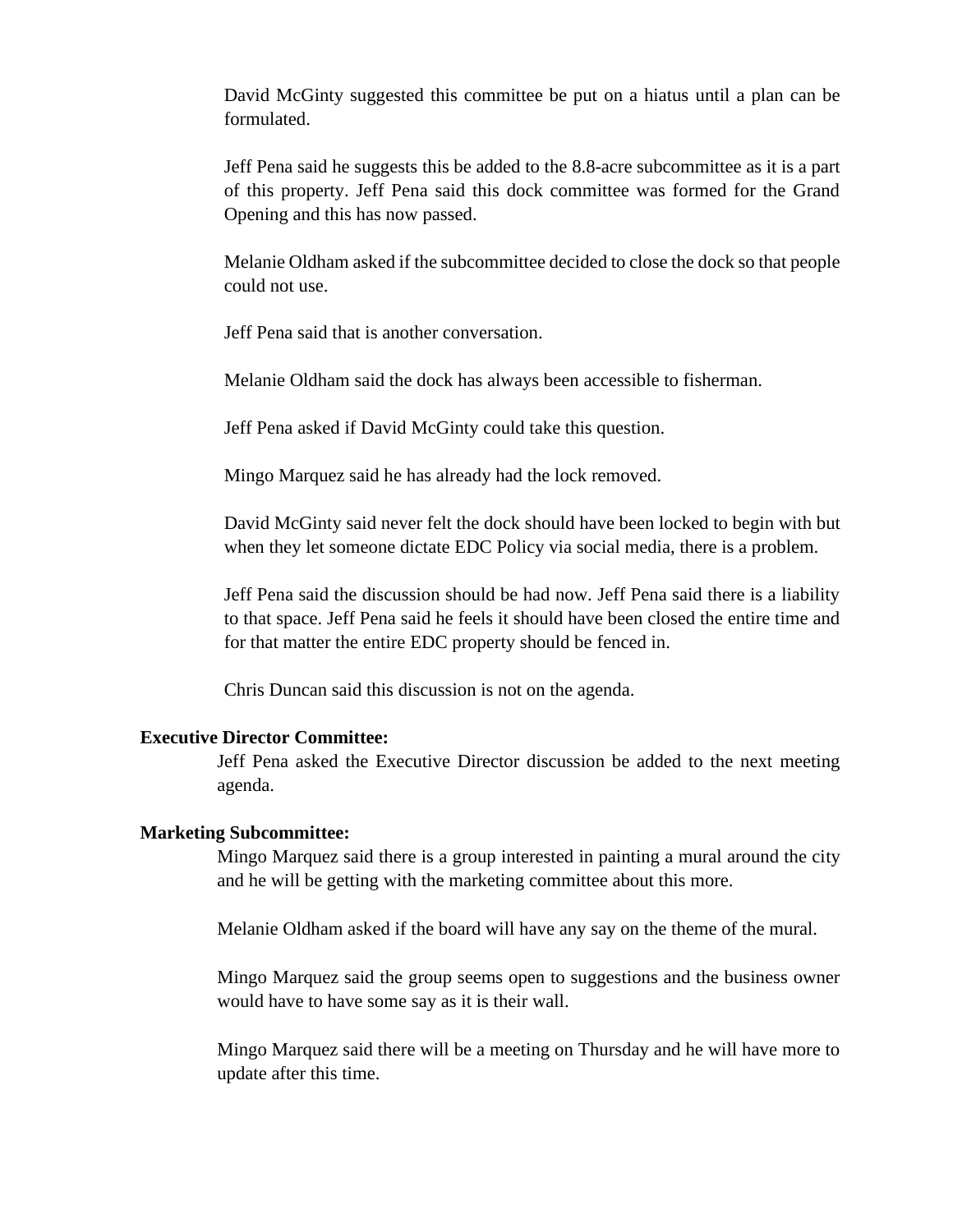### **Way Finding Signage Committee:**

David McGinty presented photos of the current way finding signage as well as the proposed new designs. David McGinty said the Penny Electric bills will cause this to exceed the project budget once the signs are completed. David McGinty said he also feels the signs need minor landscaping work to draw attention to them.

Melanie Oldham said the signs look great.

Mingo Marquez said he was shocked at the price of the signs and he expected it to come in closer to \$100,000.

Shonda Marshall asked the marketing committee if they have made any headway with the website.

Mingo Marquez responded no.

Melanie Oldham asked if there was a timeline on the website.

Mingo Marquez said this has not been discussed but they will meet and update at the next meeting.

### **IX. Board Comments**

### 1. **President Mingo Marquez:**

Mingo Marquez said the downtown building have received estimates and will provide them at the next meeting.

Melanie Oldham asked what the plan was for the EDC buildings if they will be leased out or selling.

Mingo Marquez said they will be fixed up and leased out by the EDC.

Mingo Marquez thanked everyone for their hard work and requested a report at the next meeting for the Skinner St. property.

Mingo Marquez said Kaytee Ellis is the EDC assistant. She has one boss but everyone is going to her directly and giving her tasks. Mingo Marquez said if the board wants to ask her to do something, requests should go through him. Mingo Marquez said he does not feel she need to have seven people giving her directives

Melanie Oldham asked Mingo Marquez to allow Kaytee Ellis to order bookshelves to help with filing.

Mingo Marquez instructed Kaytee Ellis to purchase shelves. Mingo Marquez said there is already a budget allocated for furniture.

Shonda Marshall asked when the next TIRZ meeting is to be held.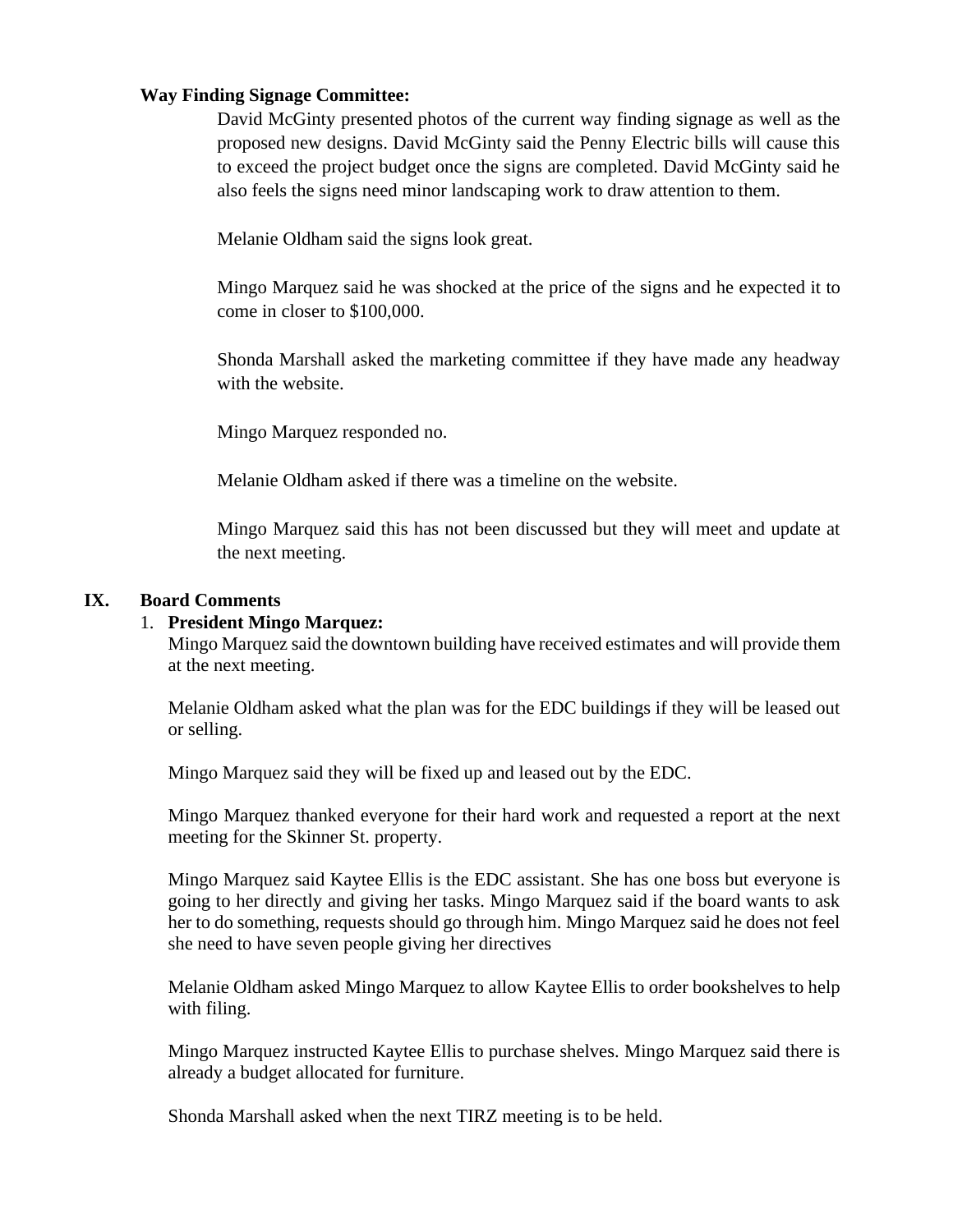Tim Kelty said he received an email asking for direction. Tim Kelty said Jeff Pena was going to assign a subcommittee to gather information for the report.

Melanie Oldham said the EDC copier/printer is in bad shape and asked if this was included in the budget.

Chris Duncan said this is not on the agenda.

### **2. Vice President Josh Mitchell:**

Josh Mitchell said he is appreciative of all the questions and concerns. Josh Mitchell said he wanted to point out that five of the board members were appointed in the last two years so there is a learning curve. Josh Mitchell said he is looking forward to seeing how the fish market ends up as well as what Gensler can come up with to fit the City.

Shonda Marshall asked when the Market should open.

Jeff Pena said they are waiting for the plans for that space but are shooting for June 1, 2022.

### **3. Secretary David McGinty:**

David McGinty said he appreciates all the discussion tonight. David McGinty said the board does not always agree, but they find a way to work through it. David McGinty said it is important that when work is done it needs to be performed by qualified people. David McGinty said looking at the photos provided, these were not qualified but he is not looking to argue. David McGinty suggested coming up with a policy to prevent this. David McGinty would like to see an invoice before-hand and an example of their work. David McGinty said the joints are lose, they bords are curing, and in a couple months-time it will pull the screws out and no longer be functional.

Melanie Oldham asked if the same company did the work on the dock and on the poles.

Josh Mitchell said it was two different committees.

Jeff Pena said yes it was the same company.

David McGinty said he would like to have a discussion about remediation on the property. When the metal poles were cut out, it now smells like diesel and there are brown spots on the ground.

Jeff Pena asked if there are any current reports on file.

Chris Duncan said when the EDC bought the property there was an environmental study done and the tank had been property cleaned out.

David McGinty said the pipes running towards the pier are what are broke.

Melanie Oldham said Terracon's study stated it was a partial review.

Tim Kelty said he believes there were gas tanks underground by the dock.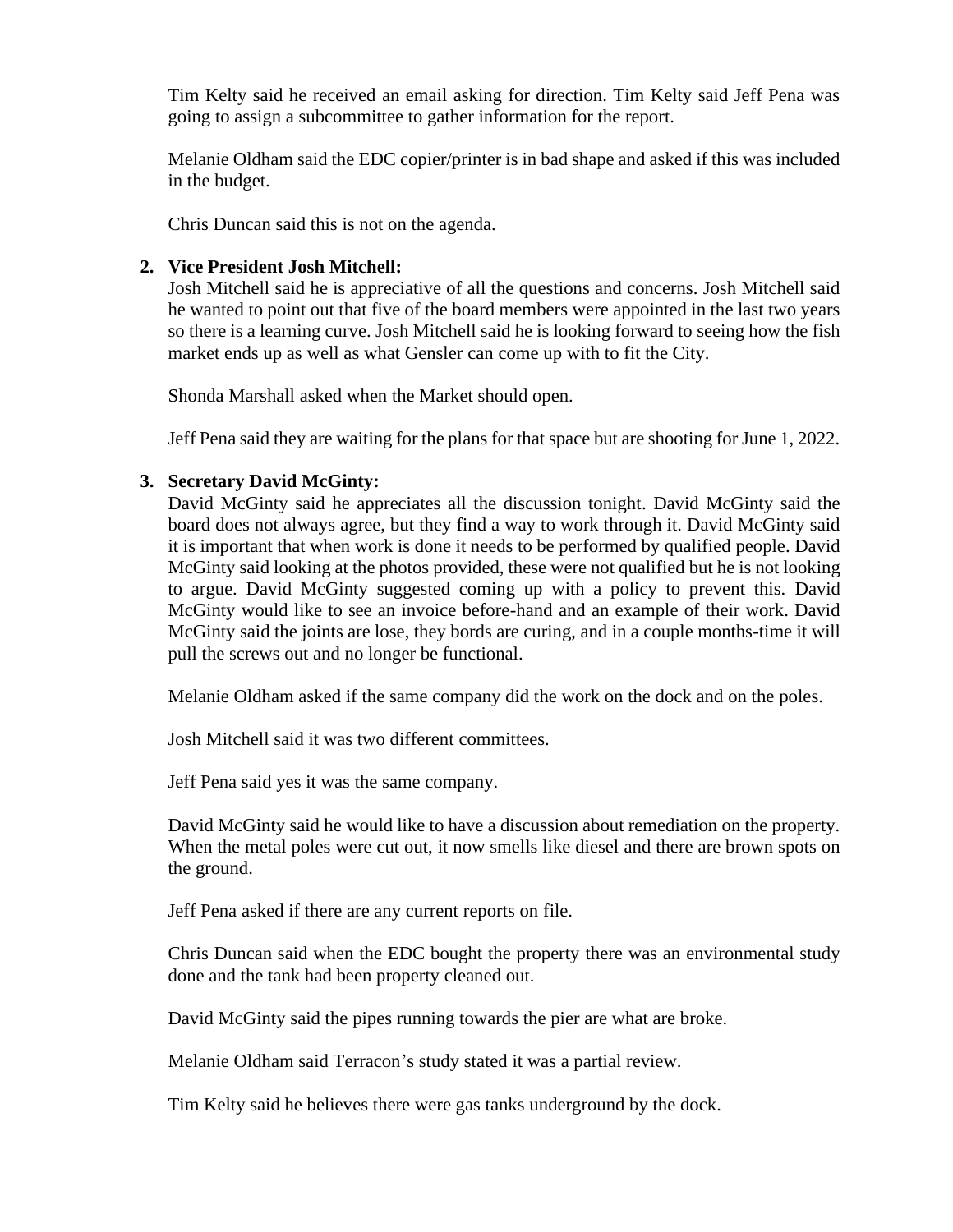Chris Duncan said there is pipeline that runs from the big tank out.

Tim Kelty said there is a concrete structure with a manhole.

Melanie Oldham said she knows poles need to be set so many feet underground.

Jeff Pena responded these are temporary poles and the whole idea is temporary until there is a developer top come in.

### **4. Treasurer Jeff Pena:**

Jeff Pena said there was a good talk tonight in regards to cleaning up policies and procedures to provide a transparent process. Jeff Pena thanked everyone viewing live and said the EDC is under a magnifying glass now more than ever. Jeff Pena said in regards to the mobile food unit, is there a group involved with helping her.

Mingo Marquez said that Kaytee Ellis has been helping with this.

Jeff Pena said it concerns him that two businesses were heard tonight expressing their issues with Code and this needs to be worked on. Jeff Pena said he is glad to hear of a training in the working with Code and Fire.

David McGinty said an issue with Culture Coffee is the matter of a PopBox/food truck with a needed drive thru.

Kaytee Ellis added that a restriction is that is need to be on a paved space with approved parking.

Jeff Pena said he has some ideas he can share with the committee.

## **5. Shonda Marshall:**

Shonda Marshall asked if there is any type of annual report the EDC is required to submit to the state.

Mingo Marquez responded yes.

Shonda Marshall asked when this is due and who is doing this in the absence of a director.

Mingo Marquez asked Tim Kelty if the finance department was taking care of this.

Chris Duncan said there is an annual financial report due to the state and he will check on this. Chris Duncan said there is also an eminent domain report that he files every January.

## **6. Melanie Oldham:**

Melanie Oldham said she thinks the board had a good discussion and she appreciates the open discussion.

### **7. Sandra Loeza:**

No comment